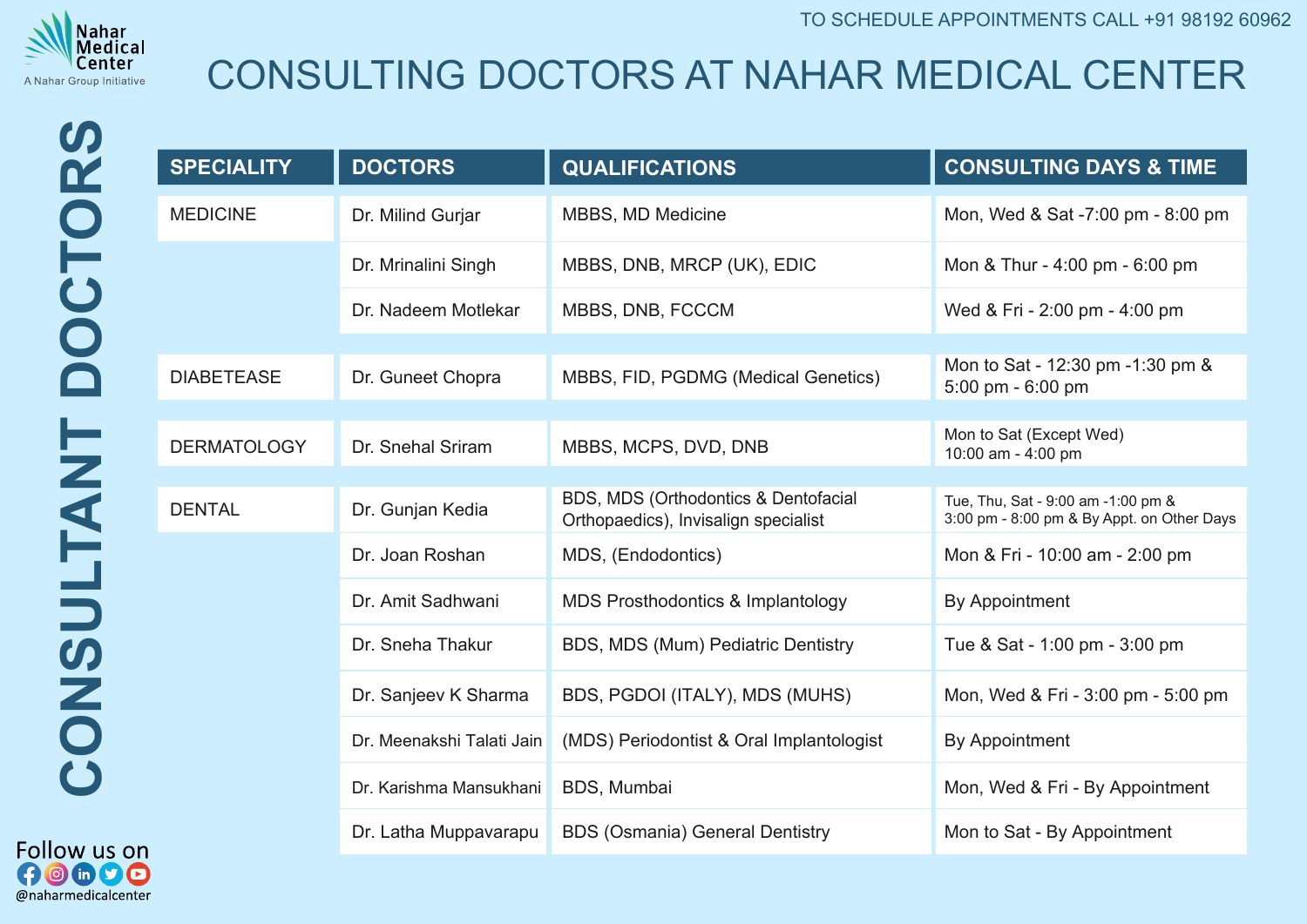

Follow us on  $\bigoplus \mathbb{G}$  in  $\bigodot \mathbb{G}$ @naharmedicalcenter

| <b>SPECIALITY</b>           | <b>DOCTORS</b>        | <b>QUALIFICATIONS</b>                                                                | <b>CONSULTING DAYS &amp; TIME</b>                                               |
|-----------------------------|-----------------------|--------------------------------------------------------------------------------------|---------------------------------------------------------------------------------|
| <b>DIET &amp; NUTRITION</b> | Ms. Avanee Parekh     | <b>BHSC Dietitics, PGDMM</b>                                                         | Mon & Thu - 6:00 pm - 8:00 pm<br>Sat - By Appt.                                 |
|                             | Ms. Nidhi Joshi       | BSc, PGDPHN, PGFN, Certified Diabetic<br>Educator, Metabolic coach                   | Mon to Sat - 11:00 am - 1:00 pm                                                 |
| <b>GYNECOLOGY</b>           | Dr. Karuna Goyal      | MBBS, MD, OBG                                                                        | Mon to Sat - 9:30 am - 1:30 pm &<br>5:30 pm - 7:30 pm, Sun - 12:00 pm to 1:00 p |
|                             | Dr. Nilima Tandekar   | MBBS, MD (OBG), FIMSA (Glasgow)                                                      | Mon to Sat - 10:00 am - 12:00 pm 8<br>5:00 pm - 7:30 pm& Sun By Appt.           |
|                             | Dr. Padmaja Gopisetty | MBBS, MCPS, MD (Bom.)                                                                | Tue & Sat - 9:00 am - 10:30 am                                                  |
|                             | Dr. Pankaj Lodha      | DNB, DGO, MBBS, MRCOG - Part-1                                                       | Wed & Sat - 2:00 pm - 4:00 pm                                                   |
|                             | Dr. Rita Modi         | FNB (Reproductive Medicine), MD (Obs & Gyn),<br>DNB (Obs & Gyn), MBBS, MNAMS, FICMCH | By Appointment                                                                  |
| <b>DIABETOLOGY</b>          | Dr. Priti Sanghavi    | MBBS, D.Diabetology                                                                  | Wed - 5:00 pm - 6:00 pm                                                         |
|                             | Dr. Ravindra Bankapur | MBBS, DIH, D.Diabetology                                                             | Mon, Wed & Fri - 9:00 am - 11:00 am                                             |
| <b>OPHTHALMOLOGY</b>        | Dr. Smriti Choudhary  | MBBS, DOMS, DNB                                                                      | Mon to Sat - 6:00 pm - 9:00 pm                                                  |
|                             | Dr. Chaitanya Vemu    | MBBS, MS, DNB, FICO                                                                  | Mon, Thu & Sat - 12:00 pm - 2:00 p                                              |
|                             | Dr. Pooja Gogri       | MBBS, DOMS, FPOS (Narayana Nethralaya)                                               | Mon to Sat - 3:30 pm - 5:30 pm                                                  |
|                             | Dr. Smita Rane        | MBBS, MS (Opthalmology), Fellow Orbit &<br>Oculoplasty                               | Tue, Wed & Fri - 11:00 am - 1:00 pr                                             |

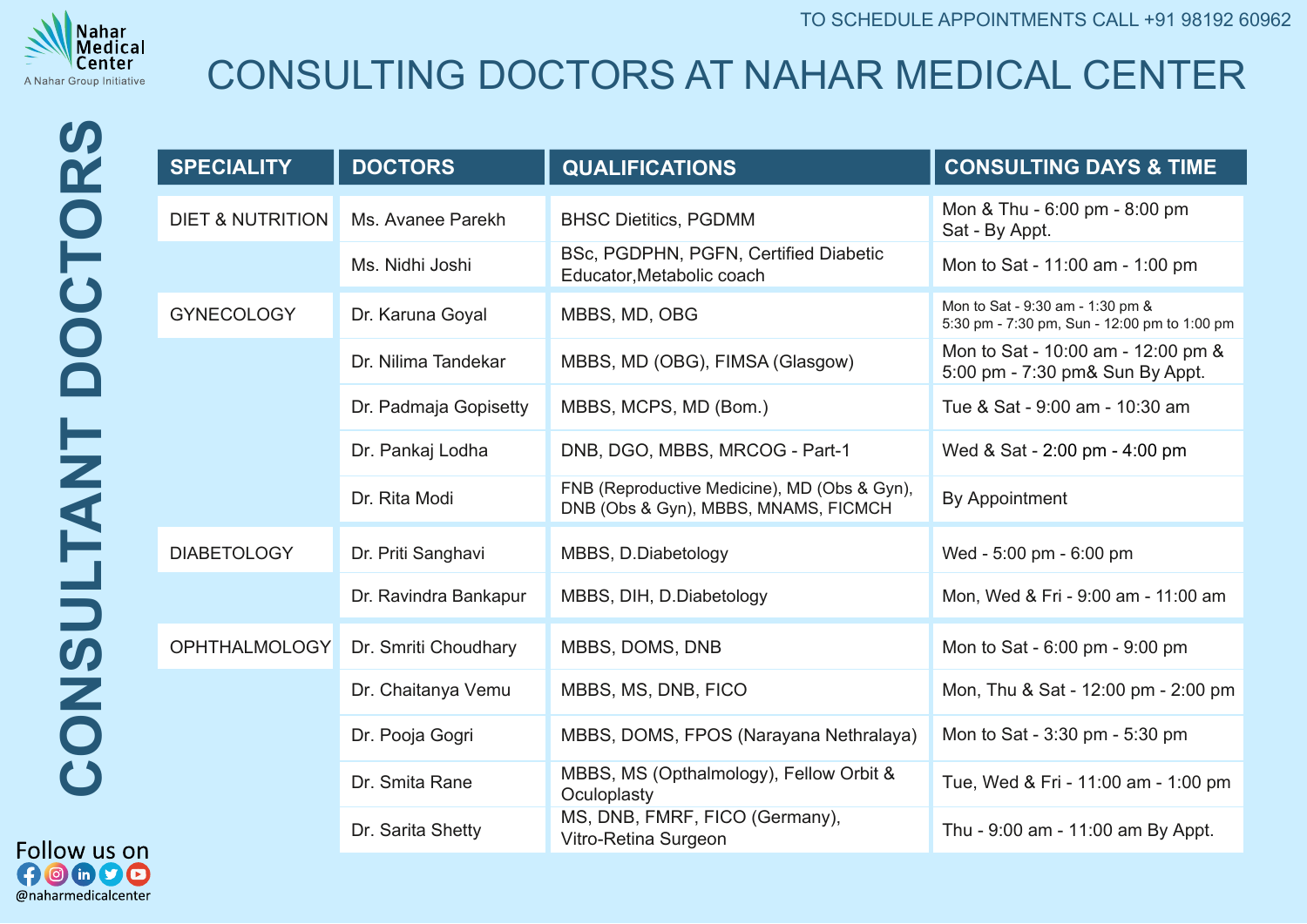

Follow us on  $00000$ @naharmedicalcenter

|                         | <b>SPECIALITY</b>                       | <b>DOCTORS</b>         | $\overline{\mathsf{C}}$ |
|-------------------------|-----------------------------------------|------------------------|-------------------------|
|                         | <b>ORTHOPEDIC</b>                       | Dr. Surendra Suralkar  | Λ                       |
| CTO                     |                                         | Dr. Pankaj Nalawade    | N                       |
|                         |                                         | Dr. Siddharth M Shah   | Λ                       |
| $\bullet$               |                                         | Dr. Girish Bhalerao    | M<br>$\mathsf{P}$       |
| $\bullet$               |                                         | Dr. Paras Banka        | Λ                       |
|                         | <b>GENERAL SURGERY</b>                  | Dr. Sukhdev Khadtare   | Λ                       |
|                         |                                         | Dr. Deepak Bharti      | G                       |
| NSULTANT                | <b>BLOOM FERTILITY</b><br><b>CLINIC</b> | Dr. Hrishikesh Pai     | N                       |
|                         |                                         | Dr. Nandita Palshetkar | N                       |
|                         | <b>PHYSIOTHERAPY</b>                    | Dr. Bhoomi Gala        | B                       |
| $\overline{\textbf{O}}$ |                                         | Dr. Alicia Gracias     | B                       |
|                         | <b>AVIATION MEDICINE</b>                | Dr. Surendra Sodhi     | C                       |
|                         |                                         |                        |                         |

| <b>SPECIALITY</b>                       | <b>DOCTORS</b>         | <b>QUALIFICATIONS</b>                                                                                                              | <b>CONSULTING DAYS &amp; TIME</b>                                          |
|-----------------------------------------|------------------------|------------------------------------------------------------------------------------------------------------------------------------|----------------------------------------------------------------------------|
| <b>ORTHOPEDIC</b>                       | Dr. Surendra Suralkar  | MBBS, MS. Ortho D.Ortho                                                                                                            | Mon, Wed & Fri - 5:00 pm - 6:00 pm<br>Tue, Thu & Sat - 11:30 am - 12:30 pm |
|                                         | Dr. Pankaj Nalawade    | MS (Anat) D.Ortho                                                                                                                  | Mon to Sat - 3.00 pm - 4.00 pm                                             |
|                                         | Dr. Siddharth M Shah   | MS (Ortho), MRCPS (UK), PGDIP CAOS (UK)                                                                                            | Mon to Sat - 7:00 pm - 8:00 pm<br>Mon & Wed -10:00 am - 11:00 am           |
|                                         | Dr. Girish Bhalerao    | M.S. Ortho; D. Ortho; D.N.B. Ortho, PGDIP FIFA Sports Medicine,<br>Portugal & FIASP - London (UK), Glasgow (UK), Hamburg (Germany) | On Call (Sunday By Appt.)                                                  |
|                                         | Dr. Paras Banka        | MBBS, MS. Ortho                                                                                                                    | Wed & Sat - 2:00 pm - 4:00 pm                                              |
| <b>GENERAL SURGERY</b>                  | Dr. Sukhdev Khadtare   | MBBS, MS General Surgery,<br>Laparoscopic surgery                                                                                  | By Appointment                                                             |
|                                         | Dr. Deepak Bharti      | General & Laproscopic Surgeon                                                                                                      | Mon & Sat - 2:00 pm - 4:00 pm                                              |
| <b>BLOOM FERTILITY</b><br><b>CLINIC</b> | Dr. Hrishikesh Pai     | MD, FRCOG (UK), MSc. (USA), FCPS, FICOG                                                                                            | By Appointment                                                             |
|                                         | Dr. Nandita Palshetkar | M.D, F.R.C.O.G. (HON)., F.C.P.S, F.I.C.O.                                                                                          | By Appointment                                                             |
| <b>PHYSIOTHERAPY</b>                    | Dr. Bhoomi Gala        | B.P.Th., MIAP                                                                                                                      | Mon to Sat - 6:00 pm - 8:00 pm                                             |
|                                         | Dr. Alicia Gracias     | B.P.Th., MIAP                                                                                                                      | Mon to Sat - 9:30 am - 12:00 pm                                            |
| <b>AVIATION MEDICINE</b>                | Dr. Surendra Sodhi     | <b>Consultant Aviation Medicine</b>                                                                                                | Mon to Sat - 10:00 am - 1:00 pm                                            |
| PAIN MANAGEMENT                         | Dr. Madhavi Joshi      | M.D, D.N.B, FCPM, FIAPM Chronic Pain<br>Medicine & Intervention Specialist                                                         | Tue, Fri & Sat - 2:00 pm - 4:00 pm                                         |
|                                         |                        |                                                                                                                                    |                                                                            |